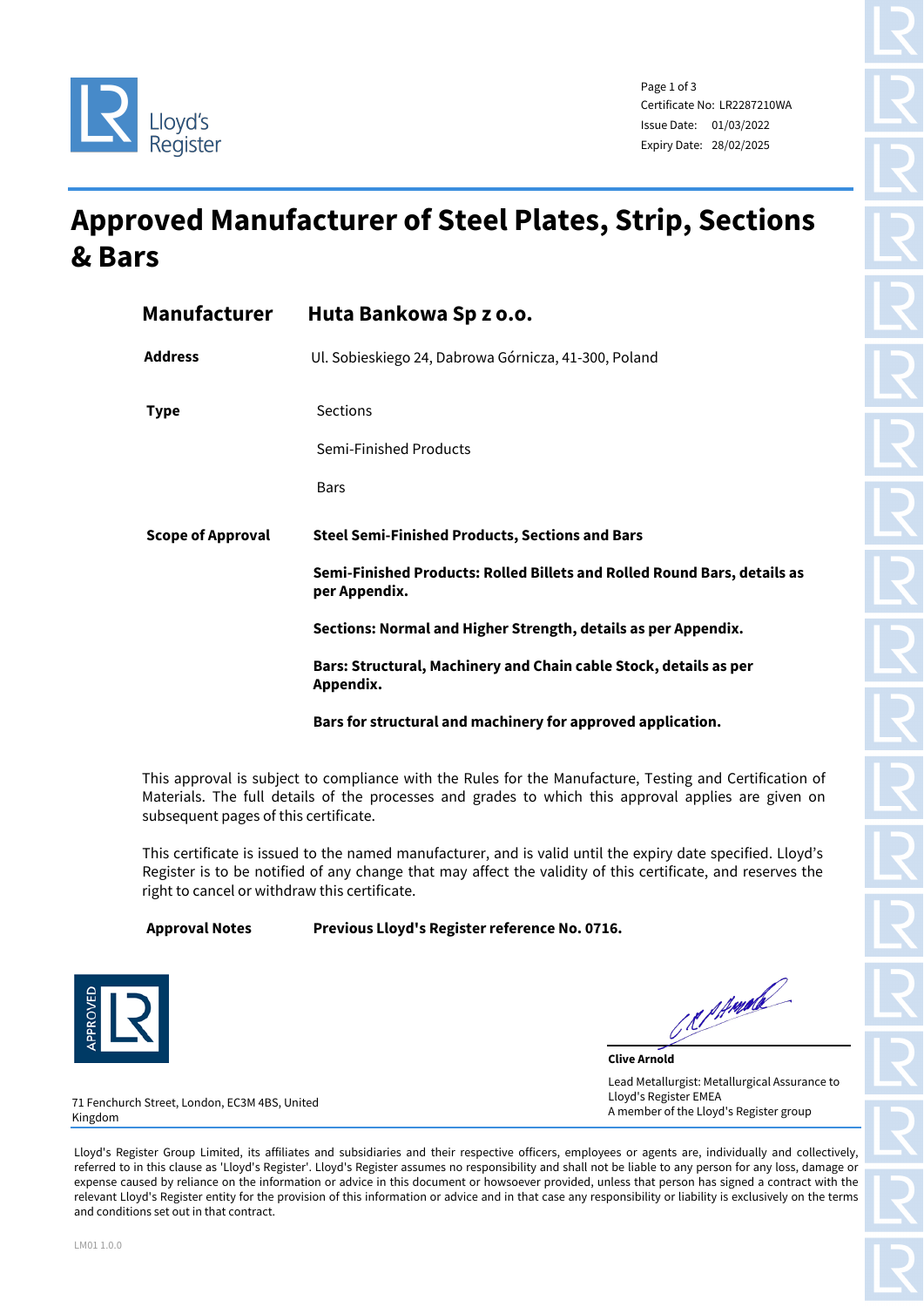

Page 2 of 3 Certificate No: LR2287210WA Issue Date: 01/03/2022 Expiry Date: 28/02/2025

## **Approved Manufacturer of Steel Plates, Strip, Sections & Bars**

| Semi-Finished<br><b>Products</b> | <b>Rolled Billets</b>    | <b>Grades</b>      | <b>Maximum Thickness Units</b> |              |
|----------------------------------|--------------------------|--------------------|--------------------------------|--------------|
|                                  |                          | Carbon             | 300.00                         | mm           |
|                                  |                          | Carbon-manganese   | 300.00                         | mm           |
|                                  |                          | Alloy              | 300.00                         | mm           |
| Semi-Finished<br><b>Products</b> | <b>Rolled Round Bars</b> | <b>Grades</b>      | <b>Maximum Diameter</b>        | <b>Units</b> |
|                                  |                          | Carbon             | 250.00                         | mm           |
|                                  |                          | Carbon-manganese   | 250.00                         | mm           |
|                                  |                          | Alloy              | 250.00                         | mm           |
| <b>Sections</b>                  | <b>Normal Strength</b>   | <b>Grades</b>      | <b>Maximum Thickness</b>       | <b>Units</b> |
| As Rolled                        | Killed                   | A                  | 20.00                          | mm           |
| As Rolled                        | Killed                   | B                  | 20.00                          | mm           |
| <b>Sections</b>                  | <b>Higher Strength</b>   | <b>Grades</b>      | <b>Maximum Thickness</b>       | <b>Units</b> |
| As Rolled                        | Fine Grain Al            | <b>AH27S</b>       | 20.00                          | mm           |
| As Rolled                        | Fine Grain Al            | AH32               | 20.00                          | mm           |
| As Rolled                        | Fine Grain Al            | AH36               | 20.00                          | mm           |
| As Rolled                        | Fine Grain Al            | DH <sub>27</sub> S | 20.00                          | mm           |
| As Rolled                        | Fine Grain Al            | <b>DH32</b>        | 20.00                          | mm           |
| As Rolled                        | Fine Grain Al            | <b>DH36</b>        | 20.00                          | mm           |
| <b>Bars</b>                      | <b>Structural</b>        | <b>Grades</b>      | <b>Maximum Thickness</b>       | <b>Units</b> |
| As Rolled                        | Fine Grain Al            | Carbon             | 250.00                         | mm           |
| As Rolled                        | Fine Grain Al            | Carbon-manganese   | 250.00                         | mm           |
| As Rolled                        | Fine Grain Al+V          | Carbon             | 250.00                         | mm           |
| As Rolled                        | Fine Grain Al+V          | Carbon-manganese   | 250.00                         | mm           |
| <b>Bars</b>                      | <b>Structural</b>        | <b>Grades</b>      | <b>Maximum Diameter</b>        | <b>Units</b> |
| Normalized                       | Fine Grain Al            | Carbon             | 250.00                         | mm           |

PROVEL

71 Fenchurch Street, London, EC3M 4BS, United Kingdom

Lloyd's Register Group Limited, its affiliates and subsidiaries and their respective officers, employees or agents are, individually and collectively, referred to in this clause as 'Lloyd's Register'. Lloyd's Register assumes no responsibility and shall not be liable to any person for any loss, damage or expense caused by reliance on the information or advice in this document or howsoever provided, unless that person has signed a contract with the relevant Lloyd's Register entity for the provision of this information or advice and in that case any responsibility or liability is exclusively on the terms and conditions set out in that contract.